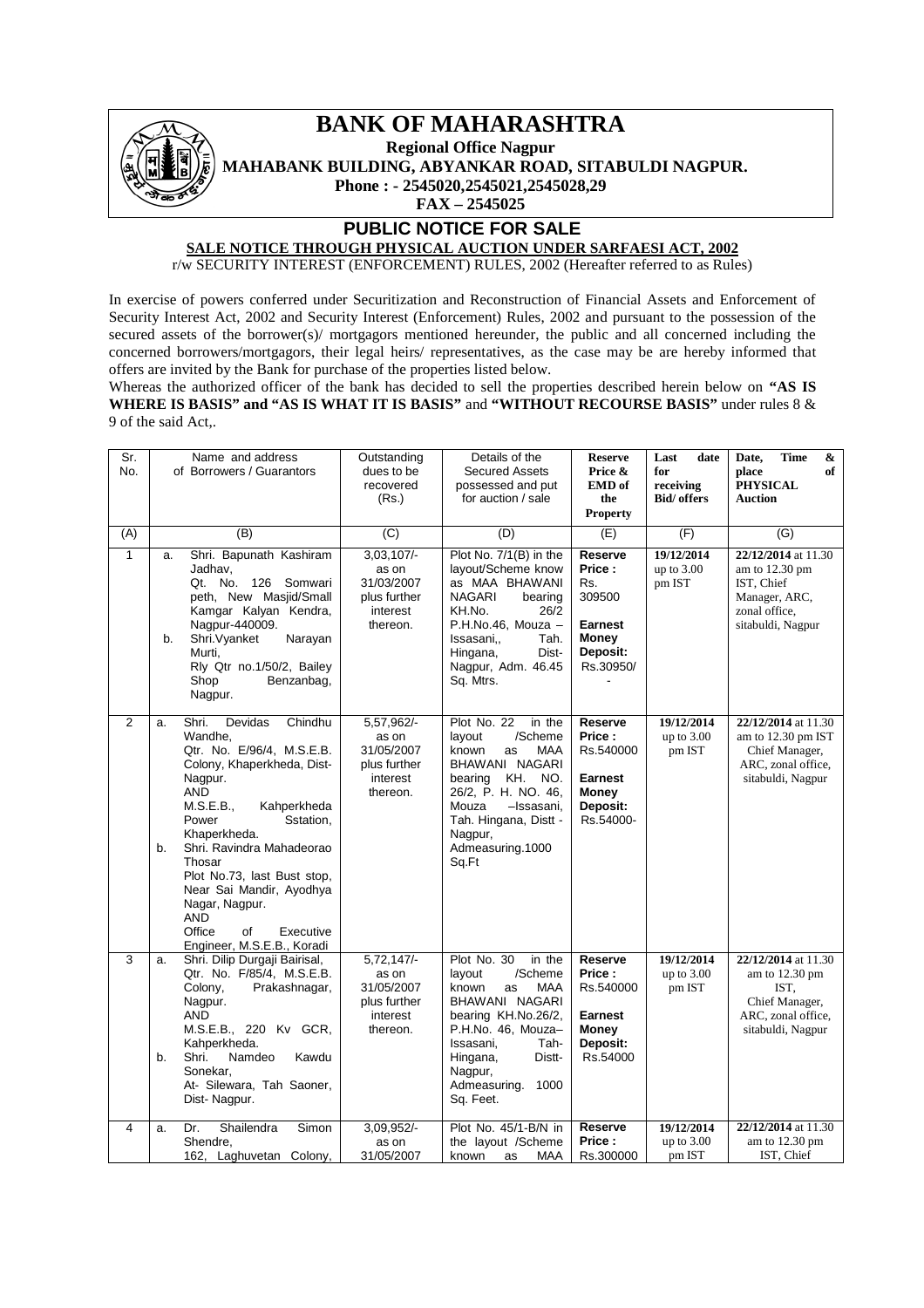|                | b.<br>c. | Jaswant<br>Talkies,<br>Near<br>Kamptee Road, Nagpur.<br>AND<br>M/s.<br>Sanjeevani<br>Clinic,<br>Milan<br>Hall<br>Complex,<br>Kamptee Road, Nagpur.<br>Shri.Bhimrao Shibdu Raut,<br>Telecom<br>Quarters,<br>Sakkardara, Nagpur.<br>Rajaram Chango Kadav,<br>LIG 324, Block No. 15,<br>Housing Board Colony,<br>Vaishali Nagar, Ambedkar<br>Road, Nagpur.                                                                                                                        | plus further<br>interest<br>thereon.                                        | BHAWANI NAGARI<br>bearing KH.No.26/2<br>P.H.No.46, Mouza -<br>Issasani,<br>Tah-<br>Dist-<br>Hingana,<br>Nagpur, adm 59 Sq.<br>Mtrs.                                                                                                          | <b>Earnest</b><br><b>Money</b><br>Deposit:<br>Rs.30000                                          |                                        | Manager, ARC,<br>zonal office,<br>sitabuldi, Nagpur                                                                  |
|----------------|----------|--------------------------------------------------------------------------------------------------------------------------------------------------------------------------------------------------------------------------------------------------------------------------------------------------------------------------------------------------------------------------------------------------------------------------------------------------------------------------------|-----------------------------------------------------------------------------|----------------------------------------------------------------------------------------------------------------------------------------------------------------------------------------------------------------------------------------------|-------------------------------------------------------------------------------------------------|----------------------------------------|----------------------------------------------------------------------------------------------------------------------|
| 5              | a.<br>b. | Shri. Lakhi Manger Sahani,<br>Add-1 Chuna Bhatti, Ajni,<br>Nagpur,<br>Add-.2 Office of the Asst.<br>Food<br>Manager,<br>Corporation of India Ajni,<br>Nagpur.<br>Shri<br>Prabhakar<br>Chandrabhan Netam,<br>Add-1<br>C/O<br>Namdeorao<br>Satpute, Behind Mahatme<br>Ward<br>Clinic,<br>No.8,<br>Somalwada, Wardha Road,<br>Nagpur                                                                                                                                              | 3,05,354/-<br>as on<br>31/05/2007<br>plus further<br>interest<br>thereon.   | Plot No.11/2(A) in<br>layout/Scheme<br>the<br>known<br>as<br>MAA<br>BHAWANI NAGARI<br>bearing KH.No.26/2<br>P.H.No.46, Mouza-<br>Issasani,<br>Tah-<br>Hingana,<br>Dist-<br>Nagpur,<br>Admeasuring<br>46.50<br>Sq. Mtrs.                      | Reserve<br>Price:<br>Rs.<br>300000<br><b>Earnest</b><br><b>Money</b><br>Deposit:<br>Rs.30000/   | 19/12/2014<br>up to $3.00$<br>pm IST   | 22/12/2014 at 11.30<br>am to $12.30 \text{ pm}$<br>IST, Chief<br>Manager, ARC,<br>zonal office,<br>sitabuldi, Nagpur |
| 6              | a.<br>b. | Sampat<br>Shri.<br>Maikulal<br>Choudhari,<br>Add- Qtr. No. MB/243/B,<br>Railway<br>Quarter,<br>Ajni<br>Nagpur.<br>Shri.Paras<br>Sampat<br>Choudhari,<br>Plot No. 58, Lodi Layout,<br>Chanranagar, Nagpur.                                                                                                                                                                                                                                                                      | $5,27,107/-$<br>as on<br>31/05/2007<br>plus further<br>interest<br>thereon. | Plot No.23 in the<br>layout/scheme<br>MAA<br>known<br>as<br>BHAWANI NAGARI<br>KH.No.<br>bearing<br>26/2, P.H.No.<br>46.<br>Mouza Issasani, Tah<br>Hingana,<br>Dist<br>Nagpur, Adm. 1000<br>Sq.Ft.                                            | <b>Reserve</b><br>Price:<br>Rs.540000<br><b>Earnest</b><br><b>Money</b><br>Deposit:<br>Rs.54000 | 19/12/2014<br>up to $3.00$<br>pm IST   | 22/12/2014 at 11.30<br>am to $12.30 \text{ pm}$<br>IST, Chief<br>Manager, ARC,<br>zonal office,<br>sitabuldi, Nagpur |
| $\overline{7}$ | a.<br>b. | Manda<br>Ashok<br>Smt.<br>Wankewar,<br>Galli No.1, Taj<br>Nagar,<br>Tukdoji Putala,<br>Behind<br>Trilok<br>Bar,<br>Manewada<br>Road, Nagpur. AND C/o<br>Mahadeo Mopilwar,<br>65,<br>New<br>Kailash<br>Nagar,<br>Manewada Road, Nagpur.<br>Shri.<br>Pradeep Sukhdeo<br>Ingle,<br>38, Joshiwadi,<br>Parwati<br>Nagar, Nagpur.                                                                                                                                                    | 3,11,623/<br>as on<br>31/05/2007<br>plus further<br>interest<br>thereon.    | Plot No. 45/1-A (S)<br>the<br>layout<br>in<br>/Scheme known as<br>MAA<br><b>BHAWANI</b><br><b>NAGARI</b><br>bearing<br>KH.NO.26/2,<br>P.H.NO.46, Mouza -<br>Tah.<br>Issasani,<br>Distt-<br>Hingana,<br>Nagpur,<br>Admeasuring 58 Sq<br>Mtrs. | <b>Reserve</b><br>Price:<br>Rs.300000<br><b>Earnest</b><br><b>Money</b><br>Deposit:<br>Rs.30000 | 19/12/2014<br>up to $3.00$<br>pm IST   | 22/12/2014 at 11.30<br>am to 12.30 pm IST<br>Chief Manager,<br>ARC, zonal office,<br>sitabuldi, Nagpur               |
| 8              | a.<br>b. | Shri.<br>Mohan<br>Laxman<br>Nagture,<br>P.T.S.<br>Qtr.<br>No.<br>156,<br>Medical<br>Chandannagar,<br>Road Nagpur AND Office<br>Divisional<br>of<br>Personal<br>officer.<br>M.S.R.T.C.<br>Divisional<br>Office,<br>Near<br>Ganesh Tekdi, Nagpur.<br>Shri.<br><b>Bhaurao</b><br>Jairam<br>Shende,<br>Plot no.46, Juni Ajni, East<br>Samarth Nagar, Nagpur.<br>And Office of Divisional<br>Security officer, M.S.R.T.C.<br>Divisional<br>Office,<br>Near<br>Ganesh Tekdi, Nagpur. | 5,40,354/-<br>as on<br>31/05/2007<br>plus further<br>interest<br>thereon.   | Plot No. 46/2 in the<br>/Scheme<br>layout<br>known<br>MAA<br>as<br>BHAWANI NAGARI<br>bearing KH.NO.26/2,<br>P.H.NO.46, Mouza -<br>Tah.<br>Issasani,<br>Hingana,<br>Distt-<br>Nagpur,<br>Admeasuring<br>1000<br>Sq.Ft.                        | Reserve<br>Price:<br>Rs.540000<br><b>Earnest</b><br><b>Money</b><br>Deposit:<br>Rs.54000        | 19/12/2014<br>up to $3.00$<br>pm IST   | 22/12/2014 at 11.30<br>am to $12.30 \text{ pm}$<br>IST, Chief<br>Manager, ARC,<br>zonal office,<br>sitabuldi, Nagpur |
| 9              | a.       | Shri. Namdeo Ramchandra<br>Thakre,<br>Flat<br>No.201,<br>Uday<br>Apartment,<br>Durga<br>Jai<br>Gruha<br>Nirman<br>Godhani<br>Sah.Sanstha,                                                                                                                                                                                                                                                                                                                                      | $3,04,418/-$<br>as on<br>31/05/2007<br>plus further<br>interest<br>thereon. | Plot No. 6/2(B) in the<br>layout/Scheme know<br>as MAA BHAWANI<br><b>NAGARI</b><br>bearing<br>KH.No.26/2<br>P.H.No.46,<br>Mouza-                                                                                                             | Reserve<br>Price:<br>Rs. 30000<br><b>Earnest</b><br><b>Money</b>                                | 19/12/2014<br>up to $3.00$<br>pm IST T | 22/12/2014 at 11.30<br>am to 12.30 pm<br>IST, Chief<br>Manager, ARC,<br>zonal office,<br>sitabuldi, Nagpur           |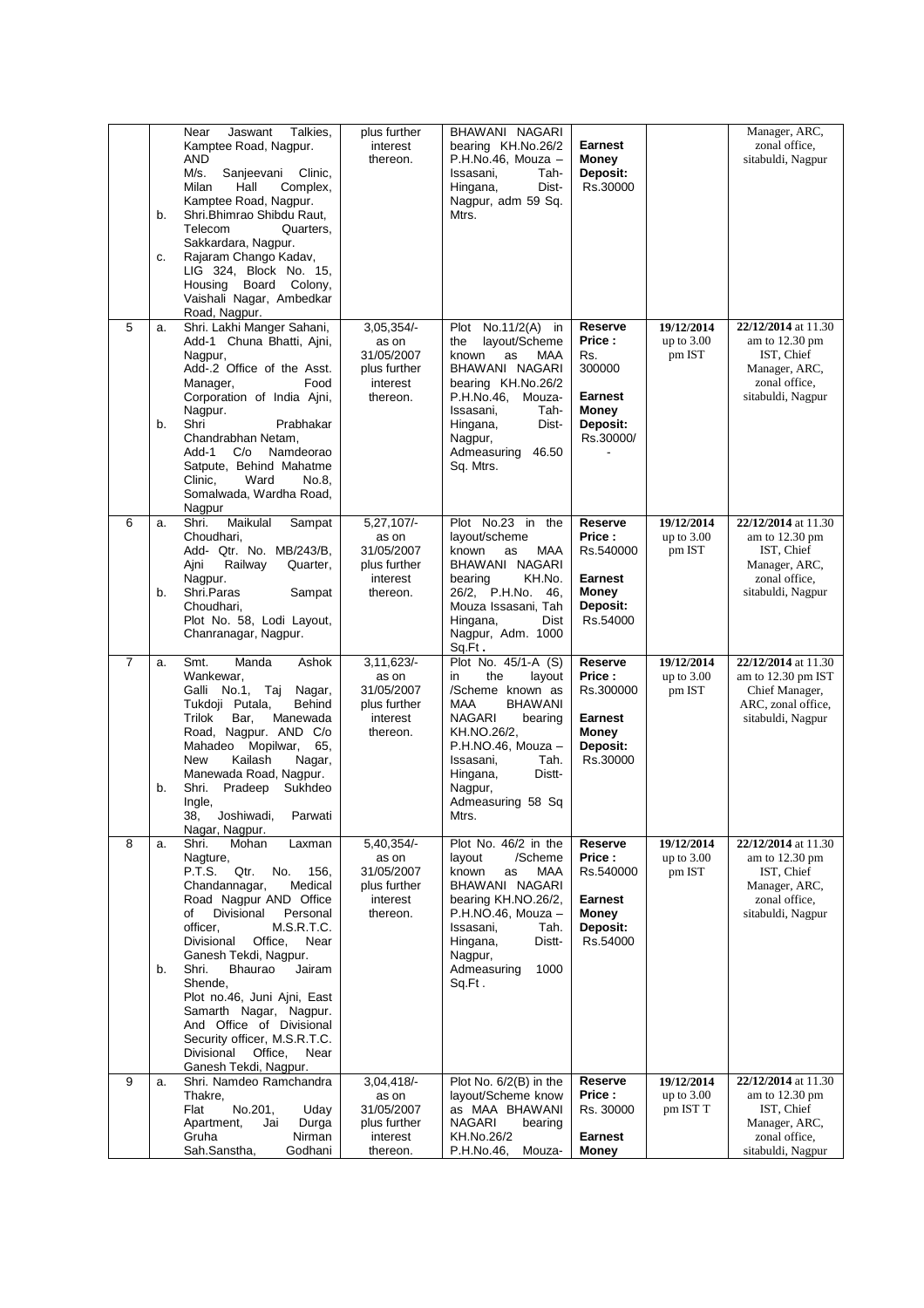|    | b.       | Takli,<br>Road,<br>Zingabai<br>Nagpur $-13$ .<br>Smt.<br>Rama<br>Manik<br>Meshram,<br>1/16,<br>Medical<br>Qtr. No.<br>Servant<br>Quarters.<br>Rajabaksh, Nagpur.                                                                                                                                                                                                    |                                                                             | Tah-<br>Issasani,<br>Disst-<br>Hingana,<br>Nagpur,<br>Admeasuring<br>46.50<br>Sq. Mtrs.                                                                                                                                                | Deposit:<br>Rs.30000/                                                                         |                                                   |                                                                                                                      |
|----|----------|---------------------------------------------------------------------------------------------------------------------------------------------------------------------------------------------------------------------------------------------------------------------------------------------------------------------------------------------------------------------|-----------------------------------------------------------------------------|----------------------------------------------------------------------------------------------------------------------------------------------------------------------------------------------------------------------------------------|-----------------------------------------------------------------------------------------------|---------------------------------------------------|----------------------------------------------------------------------------------------------------------------------|
| 10 | a.<br>b. | Shri. Prabhakar Namdeo<br>Kshirsagar,<br>$Add-1$ :<br>Qtr.no.<br>F92/2.<br>MSEB<br>Quarters.<br>Khaparkheda, Dist-Nagpur.<br><b>AND</b><br>Add-2: Office of the Asst.<br>Manager, MSEB, Koradi,<br>Dist-Nagpur.<br>Shri. Rajkumar Chotelal                                                                                                                          | $3,10,757/-$<br>as on<br>31/05/2007<br>plus further<br>interest<br>thereon. | Plot No. 5/1(B) in the<br>layout/Scheme<br>known<br>MAA<br>as<br>BHAWANI NAGARI<br>bearing KH.No.26/2<br>P.H.No.46,<br>Mouza-<br>Issasani.<br>Tah-<br>Hingana,<br>Dist-<br>Nagpur, Adm. 46.50<br>Sq. Mtrs.                             | Reserve<br>Price:<br>Rs.<br>300000<br>Earnest<br>Money<br><b>Deposit:</b><br>Rs.30000/        | 19/12/2014<br>up to $3.00$<br>pm IST              | 22/12/2014 at 11.30<br>am to $12.30 \text{ pm}$<br>IST, Chief<br>Manager, ARC,<br>zonal office,<br>sitabuldi, Nagpur |
|    |          | Yadeo,<br>S. E. Rly Qtr. No. E-31/4,<br>Near<br>Itwari<br>Railway<br>Station, Nagpur.                                                                                                                                                                                                                                                                               |                                                                             |                                                                                                                                                                                                                                        |                                                                                               |                                                   |                                                                                                                      |
| 11 | a.<br>b. | Shri<br>Pradeep<br>Hiraman<br>Bhitre,<br>49, jijamata Nagar, Umrer<br>Road, Nagpur.<br>Shri Gokul Hanuman Sing                                                                                                                                                                                                                                                      | 3,39,396/-<br>as on<br>31/03/2007<br>plus further<br>interest               | Plot No. 45/4 in the<br>layout / Scheme<br>known<br>MAA<br>as<br>BHAWANI NAGARI<br>Kh.<br>No.<br>bearing                                                                                                                               | <b>Reserve</b><br>Price :<br>Rs.<br>450000                                                    | $\overline{19}/12/2014$<br>up to $3.00$<br>pm IST | 22/12/2014 at 11.30<br>am to $12.30 \text{ pm}$<br>IST, Chief<br>Manager, ARC,<br>zonal office,                      |
|    |          | Gautam,<br>Qtr. No. 212/4, Somwari<br>Qtr., Near ESIS Hospital<br>Road, Opp. Coeporation<br>Ground, Nagpur.                                                                                                                                                                                                                                                         | thereon.                                                                    | 26/2, P. H. No. 46,<br>Mouza-Issasani,<br>Tah. Hingna, Dist.<br>Nagpur.<br>Admeasuring 79 sq<br>mtrs.                                                                                                                                  | Earnest<br>Money<br>Deposit:<br>Rs.45000/                                                     |                                                   | sitabuldi, Nagpur                                                                                                    |
| 12 | a.<br>b. | Shri Pradeep Vasantrao<br>Kamune,<br>Qtr. No. E/164/1, M.S.E.B<br>Colony, Khaperkheda, Dist.<br>Nagpur.<br>AND<br>M.S.E.B.<br>Khaperkheda<br>Power<br>Station,<br>Khaperkheda, Nagpur.<br>Shri Javed Ismail Sheikh,<br>Ajni Railway Qtr. No. RBI<br>360, AP<br>B.N.G. Aini,<br>Nagpur.                                                                              | 5,26,275/-<br>as on<br>31/05/2007<br>plus further<br>interest<br>thereon.   | Plot No. 37 in the<br>layout $/$<br>Scheme<br>known<br>MAA<br>as<br>BHAWANI NAGARI<br>Kh.<br>No.<br>bearing<br>26/2, P. H. No. 46,<br>Mouza<br>Issasani,<br>Tah-Hingna,<br>Dist-<br>Nagpur,<br>Admeasuring<br>1000<br>Sq.Ft            | <b>Reserve</b><br>Price:<br>Rs.540000<br>Earnest<br>Money<br>Deposit:<br>Rs.54000             | 19/12/2014<br>up to $3.00$<br>pm IST              | 22/12/2014 at 1.30<br>pm to 2.30 pm IST,<br>Chief Manager,<br>ARC, zonal office,<br>sitabuldi, Nagpur                |
| 13 | a.<br>b. | Pramod<br>Sahebrao<br>Shri<br>Tanpure,<br>No.<br>155,<br>Qtr.<br>Chandannagar, Vidarbha<br>Board Colony,<br>Housing<br>Nagpur.<br>AND<br>Head Mater, Sudarshan<br>Highschool<br>Balaji<br>Old<br>Mandir, Masurkar Road,<br>Itwari, Nagpur.<br>Lokotam<br>Shri<br>Dhanraj<br>Butale,<br>Plot No. 34,<br>Adarsha<br>Umrer<br>Road,<br>Nagar,<br>Nagpur.<br><b>AND</b> | 3,55,370/-<br>as on<br>31/05/2007<br>plus further<br>interest<br>thereon.   | Plot No. 46/4 in the<br>layout<br>$\sqrt{ }$<br>Scheme<br>known<br>MAA<br>as<br>BHAWANI NAGARI<br>Kh.<br>bearing<br>No.<br>26/2, P. H. No. 46,<br>Mouza-Issasani, Tah<br>Hingna,<br>Dist.-<br>Nagpur,<br>Admeasuring 79.05<br>Sq.Mtrs. | Reserve<br>Price :<br>Rs.<br>450000<br><b>Earnest</b><br>Money<br><b>Deposit:</b><br>Rs.45000 | 19/12/2014<br>up to $3.00$<br>pm IST              | 22/12/2014 at 1.30<br>pm to 2.30 pm IST,<br>Chief Manager,<br>ARC, zonal office,<br>sitabuldi, Nagpur                |
| 14 | a.       | Sudarshan Upper Primary<br>School, Itwari, Nagpur.<br>Smt.<br>Ranjana<br>Anil                                                                                                                                                                                                                                                                                       | 2,22,453/-                                                                  | Plot No. 2/2 (B) in                                                                                                                                                                                                                    | Reserve                                                                                       | 19/12/2014                                        | 22/12/2014 at 1.30                                                                                                   |
|    |          | Thaware,<br>Add- 1: Plot No.102, New<br>Thaware Colony, Jaripatka,<br>Near<br>Police<br>Gramin<br>Mukhyalaya,<br>Kamptee<br>Road, Nagpur.<br>AND<br>Add-2: Yendalwadi Primery                                                                                                                                                                                       | as on<br>31/05/2007<br>plus further<br>interest<br>thereon.                 | the layout /Scheme<br>known<br>as<br>MAA<br>BHAWANI NAGARI<br>KH.No.<br>26/2,<br>P.H.No. 46, Mouza<br>Issasani,<br>Tah<br>Dist<br>Hingana,<br>Nagpur, Adm. 46.50                                                                       | Price :<br>Rs.<br>300000<br>Earnest<br>Money<br>Deposit:<br>Rs.30000/                         | up to $3.00$<br>pm IST                            | pm to 2.30 pm IST,<br>Chief Manager,<br>ARC, zonal office,<br>sitabuldi, Nagpur                                      |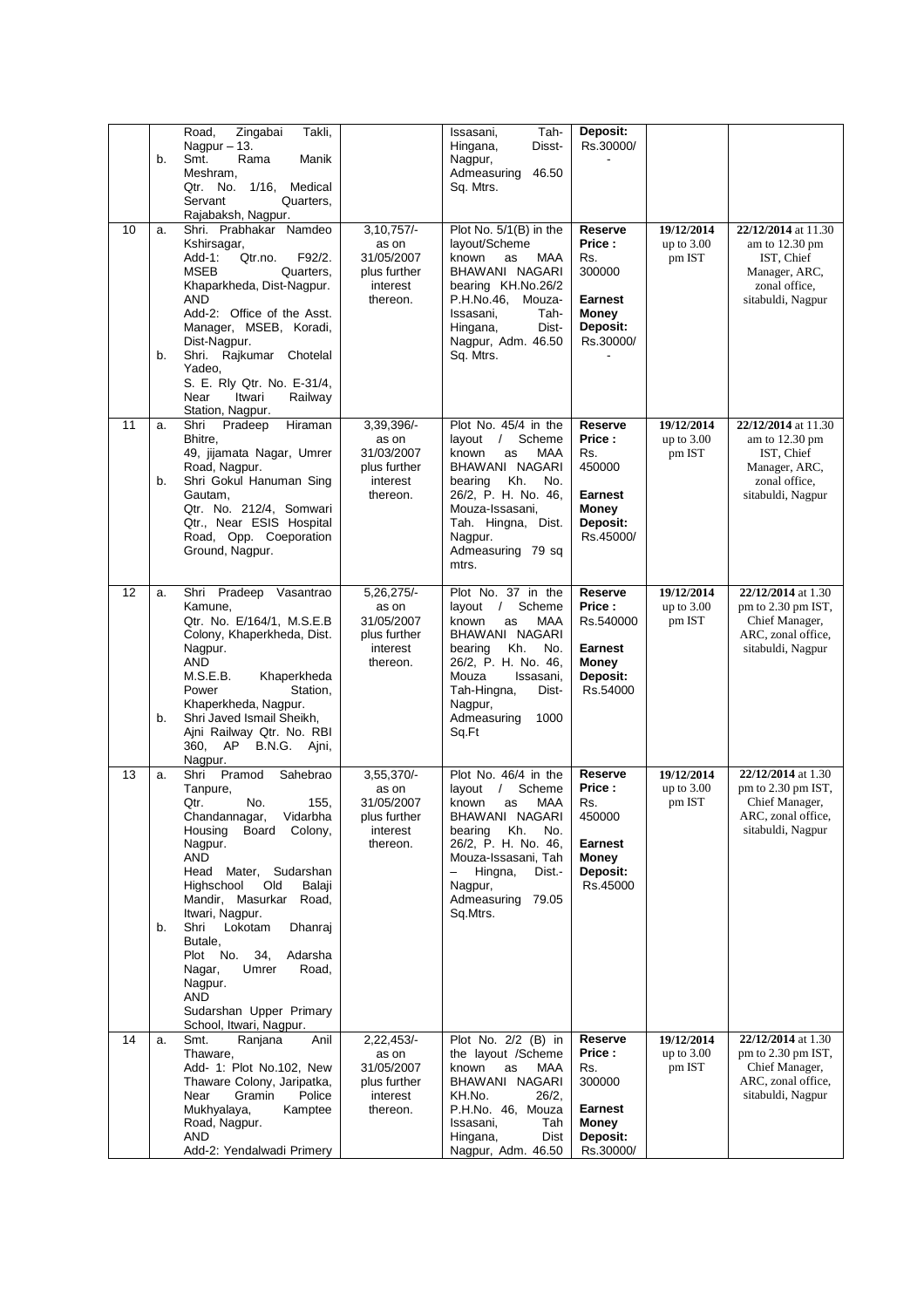|    |          | N.M.C. School,<br>Lalganj,                                                                                                                                                                                                                                                                                                                                                |                                                                           | Sq.Mtrs.                                                                                                                                                                                                                                  |                                                                                               |                                      |                                                                                                       |
|----|----------|---------------------------------------------------------------------------------------------------------------------------------------------------------------------------------------------------------------------------------------------------------------------------------------------------------------------------------------------------------------------------|---------------------------------------------------------------------------|-------------------------------------------------------------------------------------------------------------------------------------------------------------------------------------------------------------------------------------------|-----------------------------------------------------------------------------------------------|--------------------------------------|-------------------------------------------------------------------------------------------------------|
|    | b.       | Itwari, Nagpur.<br>Shri.<br>Anil<br>Baijnath<br>Thaware,<br>Plot No.102, New Thaware<br>Colony Jaripatka,<br>Near<br>Gramin police Mukhyalaya,                                                                                                                                                                                                                            |                                                                           |                                                                                                                                                                                                                                           |                                                                                               |                                      |                                                                                                       |
| 15 | a.<br>b. | Kamptee Road, Nagpur.<br>Smt. Sarita Vyanket Challa,<br>ESI.Qtr.No. D/11, Room<br>No.6, Near Tukdoji Putala,<br>Nagpur.<br>Shri. Vishwakarma<br>Ramshriraman Somnath<br>Plot No.<br>422,<br>Kukde<br>Near<br>Pawar<br>Layout,<br>Vidyarthi Bhavan, Nagpur.                                                                                                                | 3,00,975/-<br>as on<br>31/03/2007<br>plus further<br>interest<br>thereon. | Plot No. 46/1-B (N)<br>the<br>in<br>layout<br>/Scheme known as<br>MAA<br><b>BHAWANI</b><br>NAGARI<br>bearing<br>KH.NO.26/2,<br>P.H.NO.46, Mouza -<br>Tah.<br>Issasani,<br>Distt-<br>Hingana,<br>Nagpur,<br>Admeasuring.<br>58<br>Sq. Mtr. | Reserve<br>Price:<br>Rs.300000<br>Earnest<br><b>Money</b><br><b>Deposit:</b><br>Rs.30000      | 19/12/2014<br>up to $3.00$<br>pm IST | 22/12/2014 at 1.30<br>pm to 2.30 pm IST,<br>Chief Manager,<br>ARC, zonal office,<br>sitabuldi, Nagpur |
| 16 | a.<br>b. | Shri.<br>Sharad<br>Ramaji<br>Neware,<br>CPWD Qtr No. 117, type<br>11, Income tax Colony,<br>Seminary Hills, Nagpur.<br>AND - Plot No. 227,<br>Hanuman Nagar, Nagpur.<br>Shri.<br>Bhaskar<br>Ramaji<br>Neware,<br>Baba Santosh Plaza No. 6,<br>Flat No. 206, Swami Divya<br>Lashkaribagh, Nagpur<br><b>AND</b><br>Qtr No. 190/3, Motibagh S.<br>E. Railway Colony, Nagpur. | 3,08,179/-<br>as on<br>31/05/2007<br>plus further<br>interest<br>thereon. | Plot No. 46/1-A (S)<br>the<br>in<br>layout<br>/Scheme known as<br>MAA<br><b>BHAWANI</b><br>NAGARI<br>bearing<br>KH.No.26/2<br>P.H.No.46,<br>Mouza<br>Tah<br>Issasani,<br>Dist<br>Hingana,<br>Nagpur,<br>Adm.<br>58<br>Sq.Mtrs             | Reserve<br>Price :<br>Rs.300000<br><b>Earnest</b><br>Money<br>Deposit:<br>Rs.30000            | 19/12/2014<br>up to $3.00$<br>pm IST | 22/12/2014 at 1.30<br>pm to 2.30 pm IST,<br>Chief Manager,<br>ARC, zonal office,<br>sitabuldi, Nagpur |
| 17 | a.<br>b. | Shri. Soloman Lazarous<br>Pilley<br>Central Railway Qtr. No.<br>MAP -183/ A, Near water<br>tank, Ajni, Nagpur.<br>AND Office of the Deputy<br>Supdt.,<br>Railway<br>Station<br>Station, Nagpur.<br>Shri<br>Harish<br>Vitthal<br>Gonbole,<br>TY/G1/B, Central Railway<br>Qtr. Ajni, Nagpur. AND<br>Area Office, Ajni, Nagpur.                                              | 5,31,962/-<br>as on<br>31/05/2007<br>plus further<br>interest<br>thereon. | Plot No.46/3 in the<br>layout/<br>Scheme<br>known<br>MAA<br>as<br>BHAWANI NAGARI<br>KH.No.<br>bearing<br>26/2,<br>P.H.No.46,<br>Mouza-<br>Issasani,<br>Tah. Hingana, Distt-<br>Nagpur,<br>Admeasuring<br>1000<br>Sq.Ft                    | Reserve<br>Price:<br>Rs.540000<br><b>Earnest</b><br>Money<br><b>Deposit:</b><br>Rs.54000      | 19/12/2014<br>up to 3.00<br>pm IST   | 22/12/2014 at 1.30<br>pm to 2.30 pm IST,<br>Chief Manager,<br>ARC, zonal office,<br>sitabuldi, Nagpur |
| 18 | a.<br>b. | Shri.<br>Sriram<br>Natthu<br>Gondane,<br>$F-56/4$ ,<br><b>MSEB</b><br>Qtr.no.<br>Colony, Khaparkheda, Tah.<br>Saoner, Distt. Nagpur.<br>Shri. Arun Sukdeo Thakre,<br>Electric Pole No.1/1293,<br>Kumbharpura,<br>Lalganj,<br>Ward<br>No.<br>23,<br>Itwari,<br>Nagpur.                                                                                                     | 3,03,577/-<br>as on<br>1/08/2007<br>plus further<br>interest<br>thereon.  | Plot No. 13 / 1 (B)<br><b>BHAWANI</b><br>MAA<br>NAGARI Shiv Trupti<br>Builders.<br>Mouza<br>Issasani,<br>Tah.<br>Hingana,<br>Dist.<br>Nagpur.                                                                                             | <b>Reserve</b><br>Price:<br>Rs.<br>300000<br><b>Earnest</b><br>Money<br>Deposit:<br>Rs.30000/ | 19/12/2014<br>up to $3.00$<br>pm IST | 22/12/2014 at 1.30<br>pm to 2.30 pm IST,<br>Chief Manager,<br>ARC, zonal office,<br>sitabuldi, Nagpur |
| 19 |          | Smt Minakshi Walke                                                                                                                                                                                                                                                                                                                                                        | 543187 as on<br>1/08/2007 plus<br>further interest<br>thereon             | Flat No.003 Wing A<br>Ground<br>floor,<br>shivarpan<br>aprt.<br>Admeasuring 52.80<br>sq mtr City survey<br>No<br>Khasara<br>161/7sheet/PH<br>No.37<br>Mousza<br>Narsala                                                                   | 744120<br>Reserve<br>Price :<br>Rs.744120<br>Earnest<br><b>Money</b><br>Deposit:<br>Rs.74412/ | 19/12/2014<br>up to $3.00$<br>pm IST | 22/12/2014 at 1.30<br>pm to 2.30 pm IST,<br>Chief Manager,<br>ARC, zonal office,<br>sitabuldi, Nagpur |
| 20 |          | Shri Narayan Nimje                                                                                                                                                                                                                                                                                                                                                        | 533042 as on<br>1/08/2007 plus<br>further interest<br>thereon             | Flat No.005 Wing<br>B, shivarpan aprt.<br>City survey No /<br>Khasara<br>161/7sheet/PH<br>No.37<br>Mousza                                                                                                                                 | Reserve<br>Price :<br>Rs.728550<br><b>Earnest</b><br><b>Money</b>                             | 19/12/2014<br>up to $3.00$<br>pm IST | 22/12/2014 at 1.30<br>pm to 2.30 pm IST,<br>Chief Manager,<br>ARC, zonal office,<br>sitabuldi, Nagpur |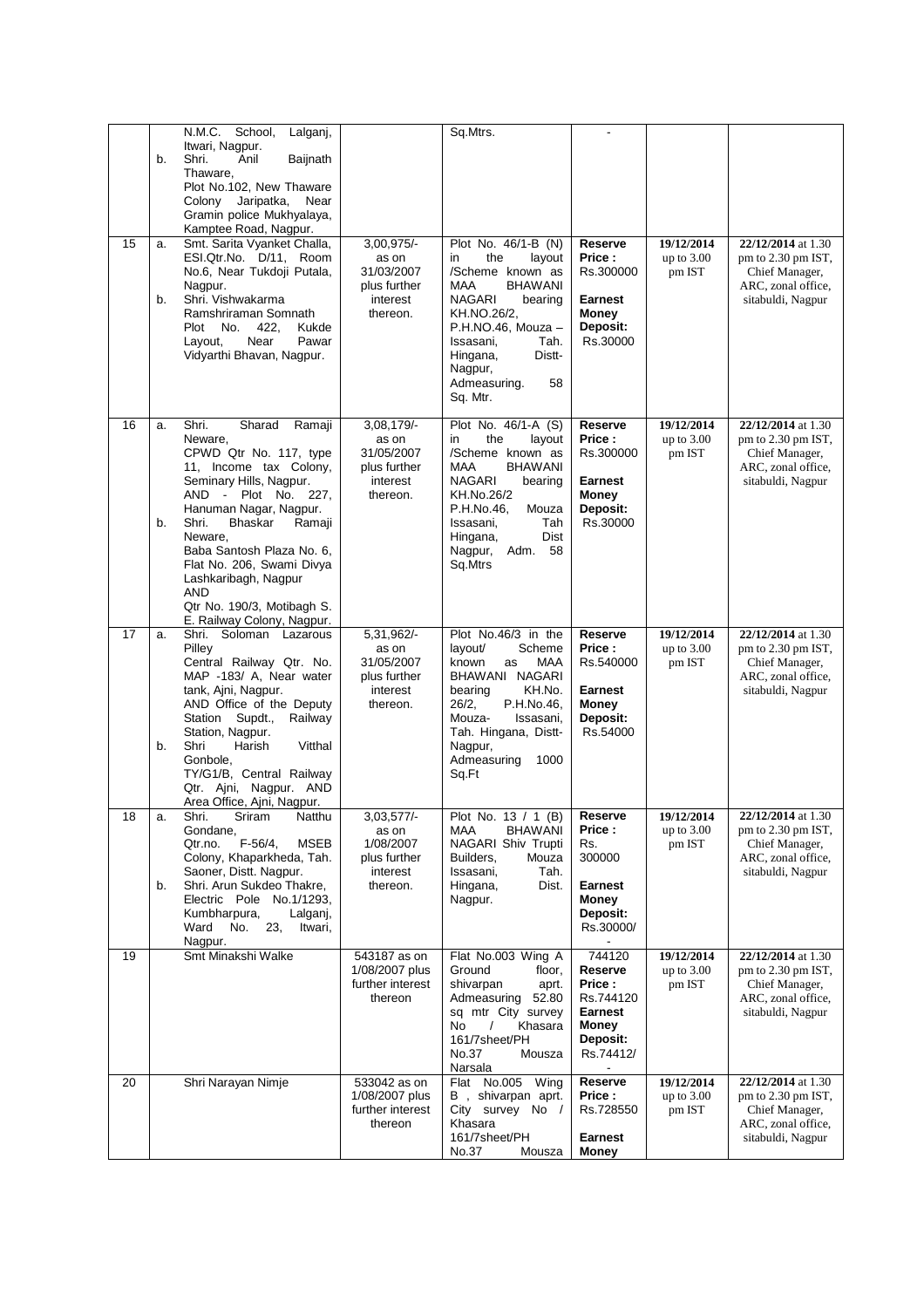|    |                         |                                                               | Narsala                                                                                                                            | Deposit:<br>Rs.72855/                                                                                      |                                      |                                                                                                       |
|----|-------------------------|---------------------------------------------------------------|------------------------------------------------------------------------------------------------------------------------------------|------------------------------------------------------------------------------------------------------------|--------------------------------------|-------------------------------------------------------------------------------------------------------|
| 21 | Shri Kisanlal Nandanlal | 531628 as on<br>1/08/2007 plus<br>further interest<br>thereon | No.005<br>Wing<br>Flat<br>Ground<br>floor,<br>A<br>shivarpan aprt.<br>City<br>survey No / Khasara<br>161/7sheet/PH<br>No.37 Mousza | <b>Reserve</b><br>Price:<br>Rs.<br>567900<br>Earnest<br><b>Money</b><br>Deposit:<br>Rs.56790/              | 19/12/2014<br>up to $3.00$<br>pm IST | 22/12/2014 at 1.30<br>pm to 2.30 pm IST,<br>Chief Manager,<br>ARC, zonal office,<br>sitabuldi, Nagpur |
| 22 | Shri Rajendra Nedungadi | 542641 as on<br>1/08/2007 plus<br>further interest<br>thereon | No.204,<br>Flat<br>shivarpan aprt. City<br>survey No / Khasara<br>161/7sheet/PH<br>No.37 Mousza                                    | 703710<br><b>Reserve</b><br>Price:<br>Rs.703710<br><b>Earnest</b><br><b>Money</b><br>Deposit:<br>Rs.70371/ | 19/12/2014<br>up to $3.00$<br>pm IST | 22/12/2014 at 1.30<br>pm to 2.30 pm IST,<br>Chief Manager,<br>ARC, zonal office,<br>sitabuldi, Nagpur |

#### **IMPORTANT TERMS & CONDITIONS**

**1.** The auction sale will be PHYSICAL sale dated 22/12/2014 at the time slot shown in column no. (G) of the mentioned properties.

2. The last date for receiving online Bid/Offers is 19/12/2014. All the above mentioned properties are offered for physical auction.

**3.** Intending bidders shall hold a valid Photo, KYC documents and pan card original with one set of photo copy attested by self at physical auction place.

**4.** For detailed terms and conditions of physical auction sale, the Bidders are advised to go through the tender document and visit website https://bom.auctiontiger.net or www.bankofmaharashtra.in before submitting their bids and participating in the physical auction.

**5**. Earnest Money Deposit (EMD) for the properties mentioned in Column (D) of the above table shall be deposited through RTGS/NEFT to the credit of Account No. **60138423445**, bearing title of the account as '**MARC e-auction**' a/c with Bank of Maharashtra, Sitabuldi Branch, IFSC code: **MAHB0000005** before submitting the tender physically. The EMD amount for the respective properties is mentioned in the column no. (E) of the above table.

**6.** A copy of the tender form along with the enclosures submitted physically (also mentioning the UTR No.) shall be forwarded to the Chief Manager (ARC) and Authorized Officer, Bank of Maharashtra, Nagpur Zonal Office, Mahabank Bhawan, Sitabuldi, Munje Square, Nagpur 440 012, so as to reach on or before 19/12**/2014**, up to 3.00 PM.

**7.** The bid price to be submitted shall be above the Reserve Price and bidders shall improve their further offers in multiples of  $\bar{\mathcal{F}}$  10,000/- (Rupees Ten Thousand only).

**8.** The successful bidder shall have to deposit 25% of the purchase amount (including Earnest Money already paid), immediately on closure of the e-auction sale proceedings on the same day of the sale in the mode stipulated in clause 5, as applicable, above. The balance of the bid amount shall have to be deposited within 15 days of acceptance / confirmation of sale conveyed to them.

**9.** The intending purchasers can inspect the property with prior appointment at his/her expenses. For prior appointment please contact **Authorised Officer**, Chief Manager (ARC), Bank of Maharashtra, Zonal Office, Mahabank Bhawan, Sitabuldi, Nagpur 440012, Ph. 0712-2545020.

**10.** The properties are being sold on **"AS IS WHERE IS BASIS" and "AS IS WHAT IT IS BASIS"** and **"WITHOUT RECOURSE BASIS"** and the intending purchasers should make discreet enquiries as regards any claim, charges on the property of any authority, besides the bank's charges and should satisfy themselves about the title, extent, quality and quantity of the property before submitting their bid. No claim whatsoever nature regarding the property put for sale, charges/encumbrances over the property or on any other matter, etc will be entertained after submission of online bid.

**11.** The purchaser shall bear the stamp duties, charges including those of sale certificates, registration charges, all statutory dues payable to government, taxes and rates outgoings, both existing and future relating to the properties. The sale certificate will be issued only in the name of successful bidder.

**12.** The sale is subject to confirmation by the Bank. If the borrower/guarantor pays the amount due to the bank in full before date of physical-auction or sale confirmation, no sale will be conducted /confirmed.

**13.** The Bank has the absolute right and discretion to accept or reject any bid or adjourn / postpone / cancel the sale / modify any terms and conditions of the sale without any prior notice and without assigning any reason.